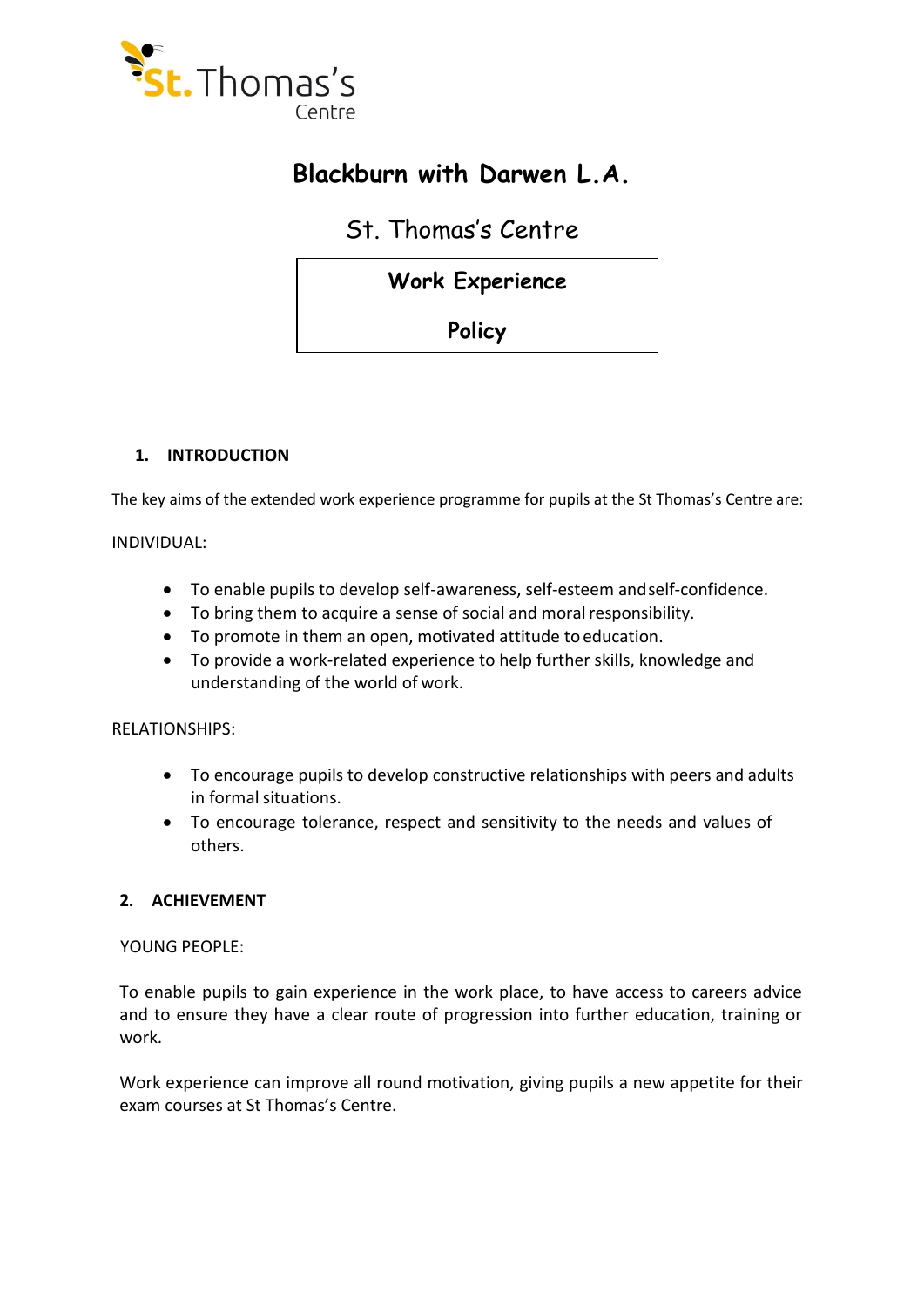We see many pupils develop maturity, as well as particular skills, through work experience: some encounters are unexpectedly supportive, some very sobering. If a placement breaks down, for whatever reason, issues are always talked through with the pupil before an attempt is made at a further placement.

Work experience gives greater meaning to careers advice and helps pupils to decide upon their way forward. Sometimes it sets them up with their first job. We believe that a wellmanaged work experience is of particular importance to our pupils, and that it is given appropriate weight in our overall programme for pupils.

The St Thomas's Centre takes its safeguarding responsibilities very seriously and follows the stringent guidelines set out by EBP(NW), as well as its own school procedures, to enable a safe working environment for its young people.

## EMPLOYERS:

There are numerous benefits to employers being involved in work experience:

- Raising their profile as a caring employer- in the wider community and with their ownstaff.
- Helping to create a positive image of the industry in the minds of young people.
- Increase the motivation of staff and providing opportunities for staff development, particularly supervisory, support and training skills.
- Access to students as future employees and developing possible recruitment links with schools and colleges.
- Sharpening up working practices, especially reinforcing health and safety practices.

## **3. WHO'S ELIGIBLE?**

Year 10 and Year 11 pupils attending St Thomas's Centre.

AIMS:

- Obtain a wider awareness of the world of work as part of their generaleducation.
- Learn skills outside the classroom.
- Increase their economic and social understanding.
- Relate their studies to the world of work and training.
- Self-esteem and self-confidence building.
- All round improvement in motivation.
- To become fully aware of all aspects of Health & Safety in the work place.
- To appreciate the benefits of work experience.
- To get first-hand experience of typical working conditions in a particular work place.
- To work with people of a different age group.
- Give pupils more responsibility.
- Encourage punctuality and independence.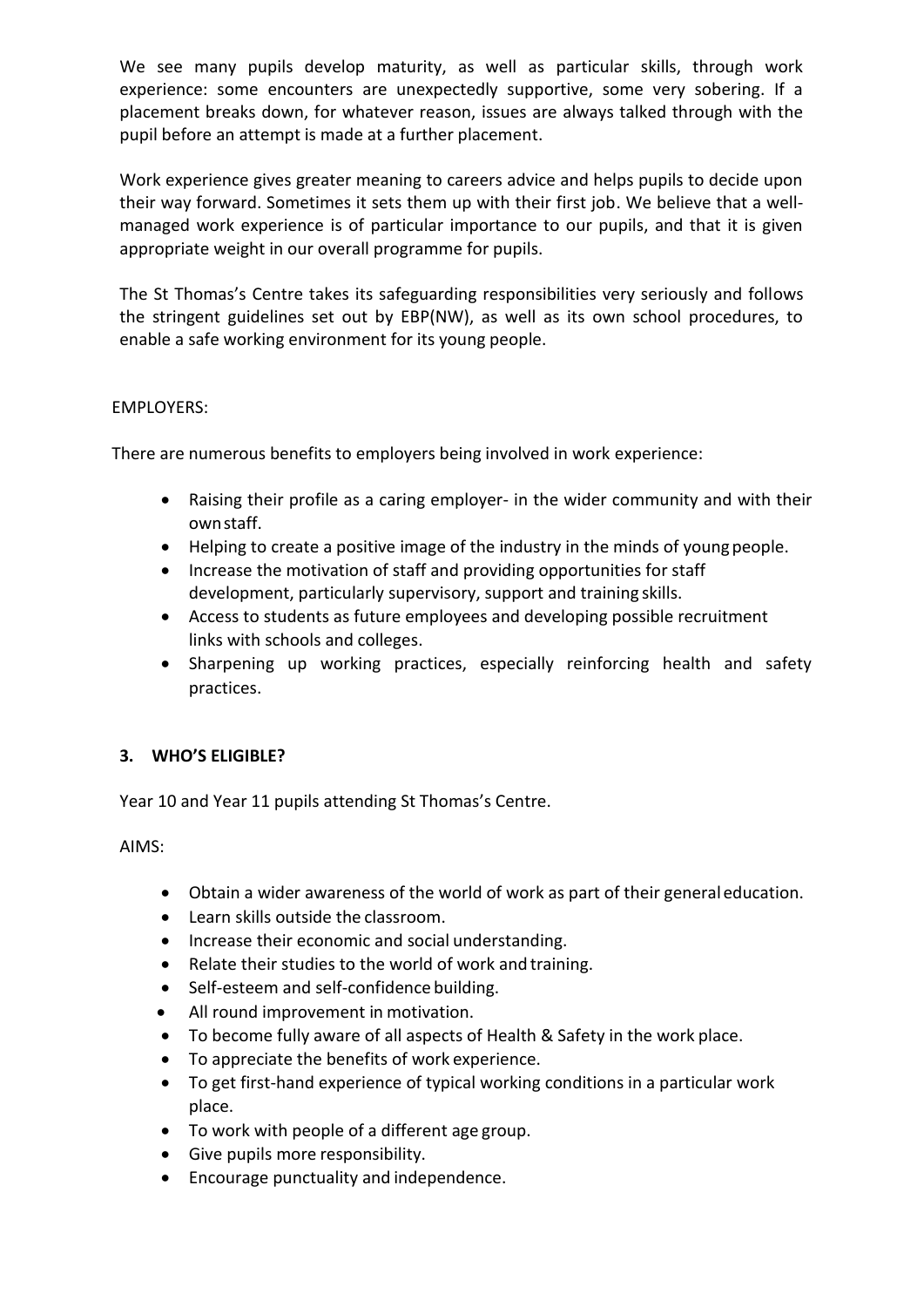• Improve communication skills.

## **4. PROCEDURES**

- Interview pupils and parents to make sure they are aware of and understand the rules, regulations and benefits of being on an extended work experience placement.
- Prepare pupils in Health & Safety and behaviour management issues before they start work experience.
- Approach employers to explain the nature of the pupils we wish to place, what is involved and to set up the work experience programme.
- EBP(NW) to visit employer and complete risk assessment and job description. All employers (including parents and relatives), will be subject to taking an enhanced DBS disclosure where EBP (NW) Risk Assessment identifies -regular lone working with an employer over long periods ( i.e. anything over half a day at a time)
	- placements located in particular isolated environments; and
	- placements involving a high degree of travelling
- Take pupils for interviews with employers.
- Placement agreement signed by employer, parent and pupil
- Careers advisor and designated safeguard lead to visit employer to arrange start date and complete school safeguarding handbook
- Start placement once a week increasing the number of days if it is in the pupil's interest.

## **5. MONITORING**

## **Weekly monitoring of placement:**

- Daily phone calls on day(s) of placement.
- Visits once per half term
- Attendance register
- Debrief following day's work experience
- Details entered into pupil's individual logs
- Update for staff, parents and pupils

## End of placement:

- Report card to be completed
- Final debrief with W/E Co-coordinator and school staff.
- Inform EBP(NW) of any changes to work experience placement

The aim is to make work experience a pleasant and valuable experience for both the employer and pupil. The strict monitoring of placements is aimed at ensuring that pupils are given every chance of succeeding while on work experience. If the placement breaks down the pupils are immediately withdrawn and after a debrief an alternative place found if requested.